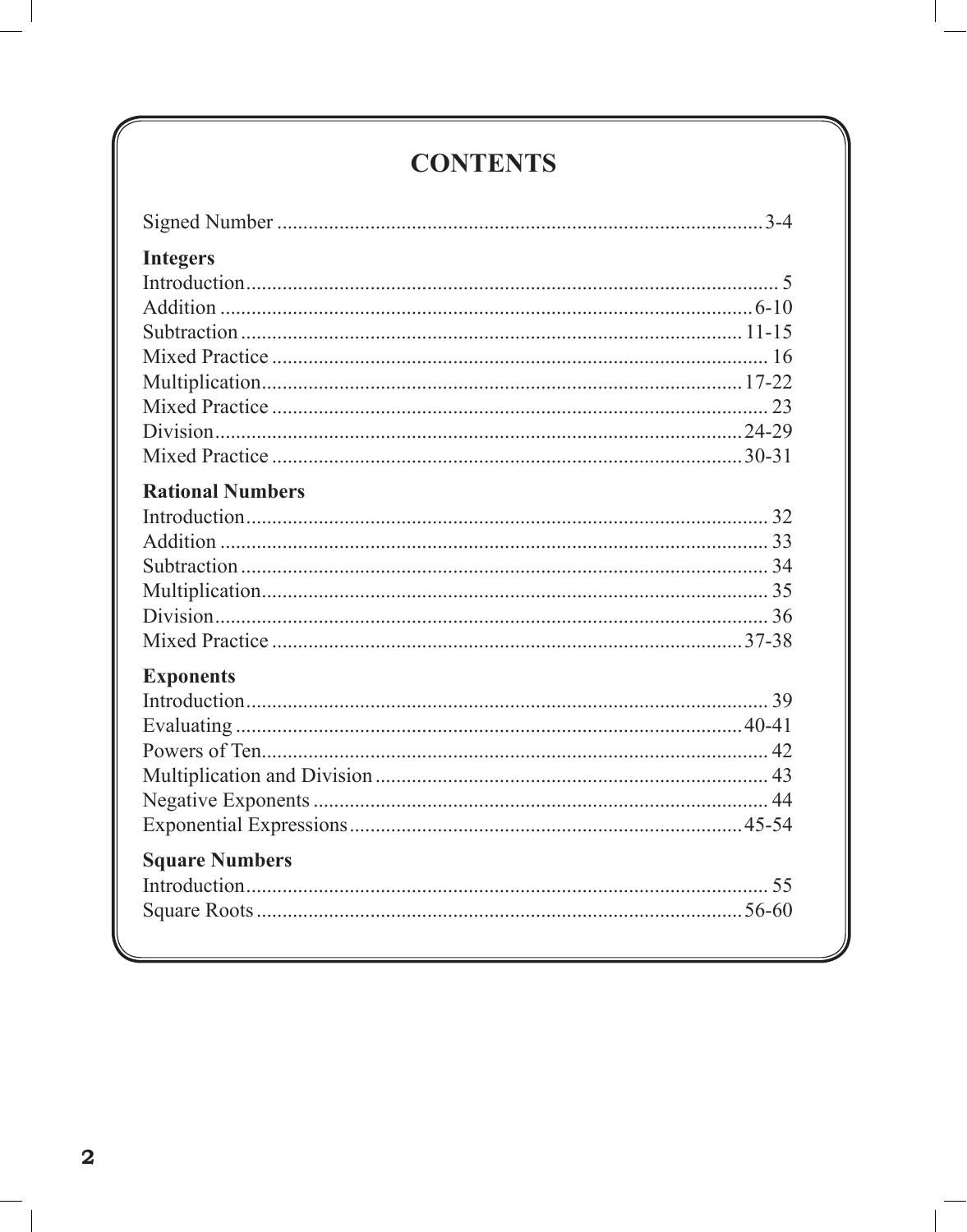If you have played a game and had an "in the hole" or "out of the hole" score, you have used signed numbers.

"in the hole" 12 points can be written:  $\text{-}12 \leftarrow$  Read: negative 12 "out of the hole" 10 points can be written:  $\text{+10}$  or  $\text{10} \leftarrow \text{}$  Read: positive 10 or 10

Signed numbers can be used to give temperature readings, tell how much money you have or owe, and show a gain or loss.

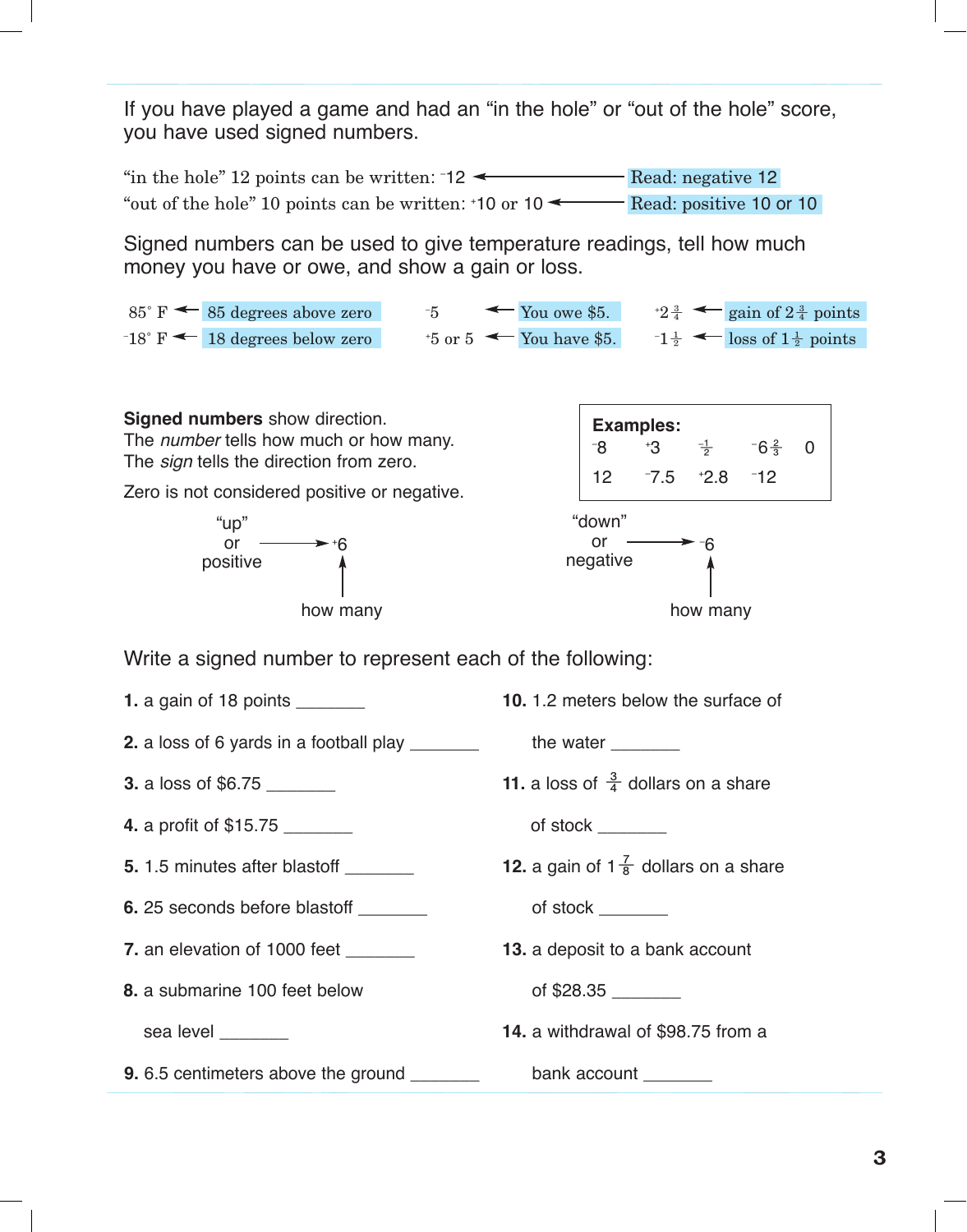You can graph signed numbers on a number line. The number line extends to the left and to the right of 0.



A pair of numbers, such as -5 and 5, that are the same distance from zero but in opposite directions are called **opposites**.

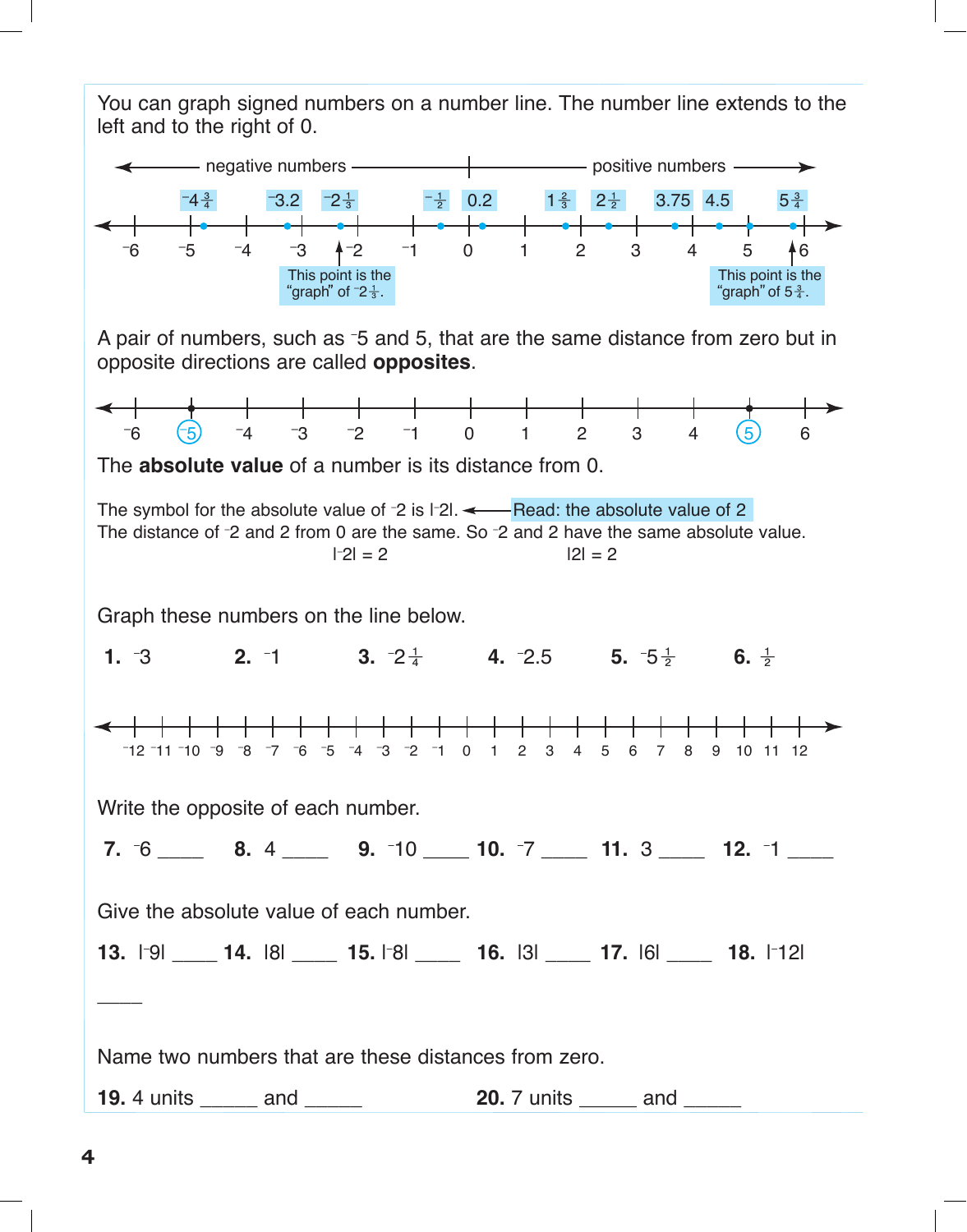The positive whole numbers  $(1, 2, 3, ...)$ , negative whole numbers  $(1, 2, 3, ...)$ , and 0 make up the set of numbers called **integers**.

You can compare and order integers by looking at their position on a number line. The integer to the left on the number line is the lesser integer. The integer to the right is the greater integer.

Ð 12 <sup>Ð</sup> 11 <sup>Ð</sup> 10 <sup>Ð</sup> 9 <sup>Ð</sup> 8 <sup>Ð</sup> 7 <sup>Ð</sup> 6 <sup>Ð</sup> 5 <sup>Ð</sup> 4 <sup>Ð</sup> 3 <sup>Ð</sup> 2 <sup>Ð</sup> 1 0 1 2 3 4 5 6 7 8 9 10 11 12 **Examples:**  $-5$  is to the left of  $-2$  so  $-5$  is less than  $-2$  3 is to the right of  $-1$  so 3 is greater than  $-1$  $3 > -1$  is greater than  $-5 < -2$  is less than – 4, 1, – 6, 0 in order from least to greatest: – 6, – 4, 0, 1 Compare. Write < or >. **1.**  $6 \square 8$  **5. 5.** <sup>−4</sup>  $\Box$  <sup>−8</sup> 9. **9.**  $-2 \square 3$ **13.**  $| -7 | \Box 15 |$ **2.** –6  $\Box$  –8  $6. -5 \Box -7$  $10. -12 \Box -10$ **14.** I<sup>−</sup>8I □ I6I **3.**  $8 \square 6$  7.  $7. -11 \square 5$  11. **15.**  $\vert$  10| □ |4| **11.**  $1 \square 5$ **1** → 0 □ c 0 0  $\overline{a}$   $\overline{a}$   $\overline{b}$  $10 - 10 = -0.$  $\overline{16}$ **4.** −8  $\Box$  6 **8.**  $\lnot 9 \square 0$ **12.**  $-10 \square -9$ **16.**  $\lceil 4 \rceil$  | 5| Write in order from least to greatest. **17**. 4, <sup>-</sup>6, <sup>-</sup>9, 2 \_\_\_\_\_\_\_\_\_\_\_\_\_\_\_\_ **22.** <sup>-</sup>4, 11, <sup>-</sup>9, <sup>-</sup>5 \_\_\_\_\_\_\_\_\_\_\_\_\_\_\_\_ **18.**  $-7, 5, -6, 3$  \_\_\_\_\_\_\_\_\_\_\_\_\_\_\_\_ **23.** I<sup>-</sup>5I, 1, 3, <sup>-</sup>8 \_\_\_\_\_\_\_\_\_\_\_\_\_\_\_\_ **19.** <sup>-</sup>10, 2, <sup>-</sup>8, 5 \_\_\_\_\_\_\_\_\_\_\_\_\_\_\_\_\_ **24.** -7, 5, I<sup>-</sup>4I, <sup>-</sup>6 \_\_\_\_\_\_\_\_\_\_\_\_\_\_\_\_ **20.** 0, <sup>-</sup>3, 5, <sup>-</sup>4, 3 \_\_\_\_\_\_\_\_\_\_\_\_\_\_\_\_ **25.** 0, I<sup>\_</sup>2l, 7, I3l, <sup>-5</sup> \_\_\_\_\_\_\_\_\_\_\_\_\_\_\_\_\_\_\_ **21.** –2, –4, –1, –9 \_\_\_\_\_\_\_\_\_\_\_\_\_\_\_\_\_